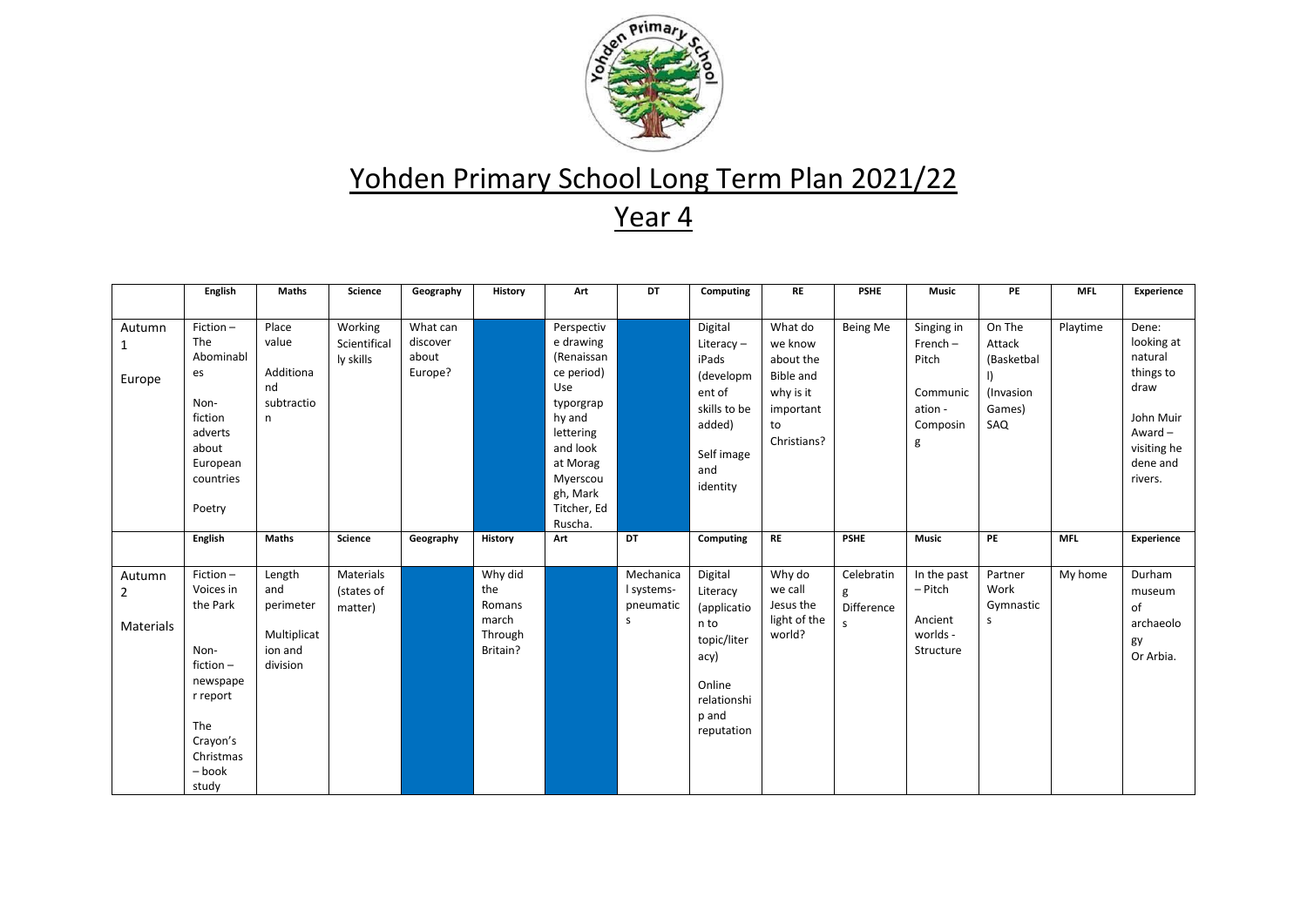

|                                                     | <b>English</b>                                                                                                                                  | <b>Maths</b>                               | Science                        | Geography                            | <b>History</b>                                | Art                   | DT                    | Computing                                                                                                                     | <b>RE</b>                                                           | <b>PSHE</b>       | <b>Music</b>                                                    | PE                                                            | <b>MFL</b>           | Experience                                                                                                   |
|-----------------------------------------------------|-------------------------------------------------------------------------------------------------------------------------------------------------|--------------------------------------------|--------------------------------|--------------------------------------|-----------------------------------------------|-----------------------|-----------------------|-------------------------------------------------------------------------------------------------------------------------------|---------------------------------------------------------------------|-------------------|-----------------------------------------------------------------|---------------------------------------------------------------|----------------------|--------------------------------------------------------------------------------------------------------------|
| Spring 1<br>Why<br>does Italy<br>Shake<br>and roar? | Fiction-<br>The<br>Egyptian<br>Cinderella<br>Non-<br>fiction<br>explanatio<br>n text how<br>to look<br>after an<br>animal                       | Mulitplicat<br>ion and<br>division<br>Area | Animals<br>including<br>humans | Why does<br>Italy shake<br>and roar? |                                               | Painting-<br>marbling |                       | Unit $2 -$<br>Animation<br>S<br>Online<br>bullying                                                                            | What do<br>Christians<br>believe<br>about<br>Jesus?                 | Dreams &<br>Goals | Human<br>$body -$<br>Structure<br>China -<br>Pitch              | Machines<br>Dance                                             | My town              | Walk<br>around<br>school<br>grounds to<br>look at<br>animals.<br>Local area<br>for<br>different<br>habitats. |
|                                                     | English                                                                                                                                         | <b>Maths</b>                               | Science                        | Geography                            | History                                       | Art                   | DT                    | Computing                                                                                                                     | <b>RE</b>                                                           | <b>PSHE</b>       | <b>Music</b>                                                    | PE                                                            | <b>MFL</b>           | Experience                                                                                                   |
| Spring 2<br>Electricit<br>Romans                    | Fiction-<br>Leon and<br>the Place<br>Between<br>Non-<br>fiction<br>Non-<br>chronologi<br>cal reports<br>about<br>Romans<br>Shakespea<br>re Week | Fractions<br>Decimals                      | Electricity                    |                                      | What was<br>daily life<br>like for<br>Romans? |                       | Electrical<br>systems | Unit $2 -$<br>Animation<br><sub>S</sub><br>(applicatio<br>n to<br>topic/liter<br>acy<br>Managing<br>online<br>informatio<br>n | Why is<br>Lent such<br>an<br>important<br>period for<br>Christians? | Healthy<br>Me     | Food and<br>$drink -$<br>Performin<br>g<br>Building -<br>Rhythm | Zone<br>Cricket<br>(Cricket)<br>(Striking<br>and<br>Fielding) | Describing<br>people | Arbia-<br>South<br>Shields or<br>Durham<br>museum<br>of<br>archaeolo<br>gy                                   |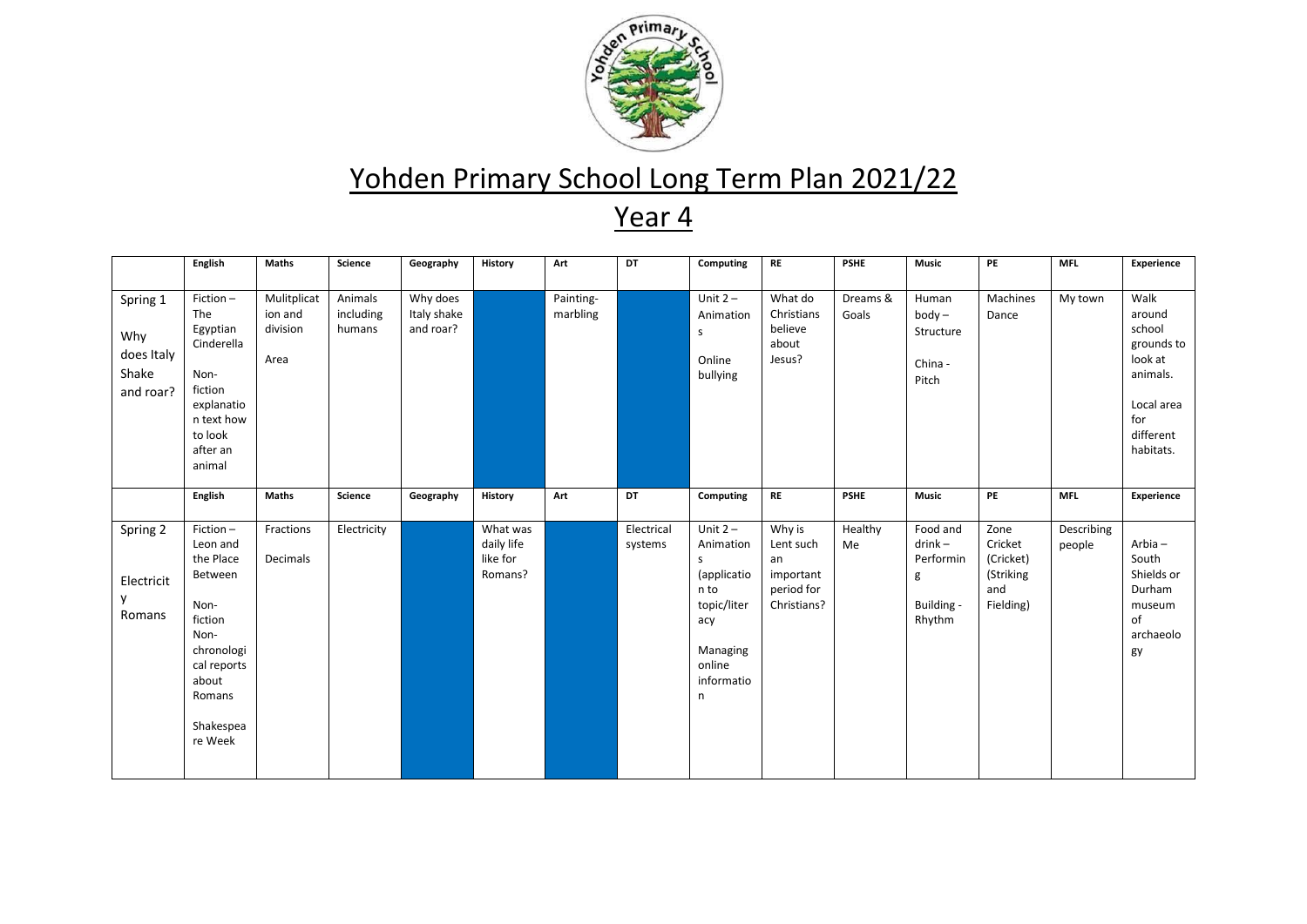

|                                           | English                                                                                                                                 | <b>Maths</b>                                                                | Science                                   | Geography                                     | <b>History</b>                                                                       | Art                                                                    | DT                                                                                      | Computing                                                                                          | <b>RE</b>                                                  | <b>PSHE</b>       | <b>Music</b>                                                 | PE                                                                                                               | <b>MFL</b> | Experience                                                                                                            |
|-------------------------------------------|-----------------------------------------------------------------------------------------------------------------------------------------|-----------------------------------------------------------------------------|-------------------------------------------|-----------------------------------------------|--------------------------------------------------------------------------------------|------------------------------------------------------------------------|-----------------------------------------------------------------------------------------|----------------------------------------------------------------------------------------------------|------------------------------------------------------------|-------------------|--------------------------------------------------------------|------------------------------------------------------------------------------------------------------------------|------------|-----------------------------------------------------------------------------------------------------------------------|
| Summer<br>Where<br>land<br>meets<br>sea   | Fiction-<br>The<br>Firemaker'<br>s Daughter<br>Non-<br>fiction<br>creating a<br>wildlife<br>document<br>ary about<br>coastal<br>animals | Decimals<br>Money<br>Time                                                   | Living<br>things and<br>their<br>habitats | What<br>happens<br>when land<br>meets<br>sea? |                                                                                      | Textiles-<br>paper<br>mache.<br>Anselm<br>Kiefer,<br>Louise<br>Neveson |                                                                                         | Unit $3 -$<br>Games<br>(applicatio<br>n to<br>topic/liter<br>acy)<br>Privacy<br>and<br>security    | How and<br>why do<br>people<br>show care<br>for<br>others? | Relationsh<br>ips | Environme<br>$nt -$<br>Composin<br>g<br>Time -<br>Rhythm     | <b>Minis</b><br>Tennis<br>(Tennis)<br>(Net and<br>Wall)<br>Search<br>and<br>Rescue<br><b>TOP</b><br>Outdoors     | The body   | Beach<br>River visit<br>fieldwork<br>investigati<br>on for a<br>river.<br>(complete<br>d in<br>October-<br>John Muir) |
|                                           | English                                                                                                                                 | <b>Maths</b>                                                                | <b>Science</b>                            | Geography                                     | <b>History</b>                                                                       | Art                                                                    | DT                                                                                      | Computing                                                                                          | <b>RE</b>                                                  | <b>PSHE</b>       | <b>Music</b>                                                 | PE                                                                                                               | <b>MFL</b> | Experience                                                                                                            |
| Summer<br>$\overline{2}$<br>The<br>Saxons | Fiction-<br>Charlotte's<br>Web<br>Non-<br>fiction<br>instruction<br>s how to<br>make a<br>purse                                         | <b>Statistics</b><br>Properties<br>of shape<br>Position<br>and<br>direction | Sound                                     |                                               | What<br>happens<br>when the<br>Romans<br>left<br>Britain?<br>This focus<br>is Saxons |                                                                        | <b>Textiles</b><br>(cutting<br>and<br>joining<br>techniq<br>$ues) -$<br>make a<br>purse | Unit $3 -$<br>Games<br>(applicatio<br>n to<br>topic/liter<br>acy)<br>Copyright<br>and<br>ownership | Why do<br>people<br>visit<br>Durham<br>Cathedral<br>today? | Changing<br>Me    | Sounds-<br>Exploring<br>sounds<br>Poetry -<br>Performin<br>g | Faster, Hig<br>her,<br>Further(At<br>hletics)<br>RunThe<br>Loop<br>(Rounders)<br>) (Striking<br>and<br>Fielding) | Sport      | Discovery<br>museum<br>Newcastle<br>: Saxons<br>Visit<br>Durham<br>cathedral.                                         |